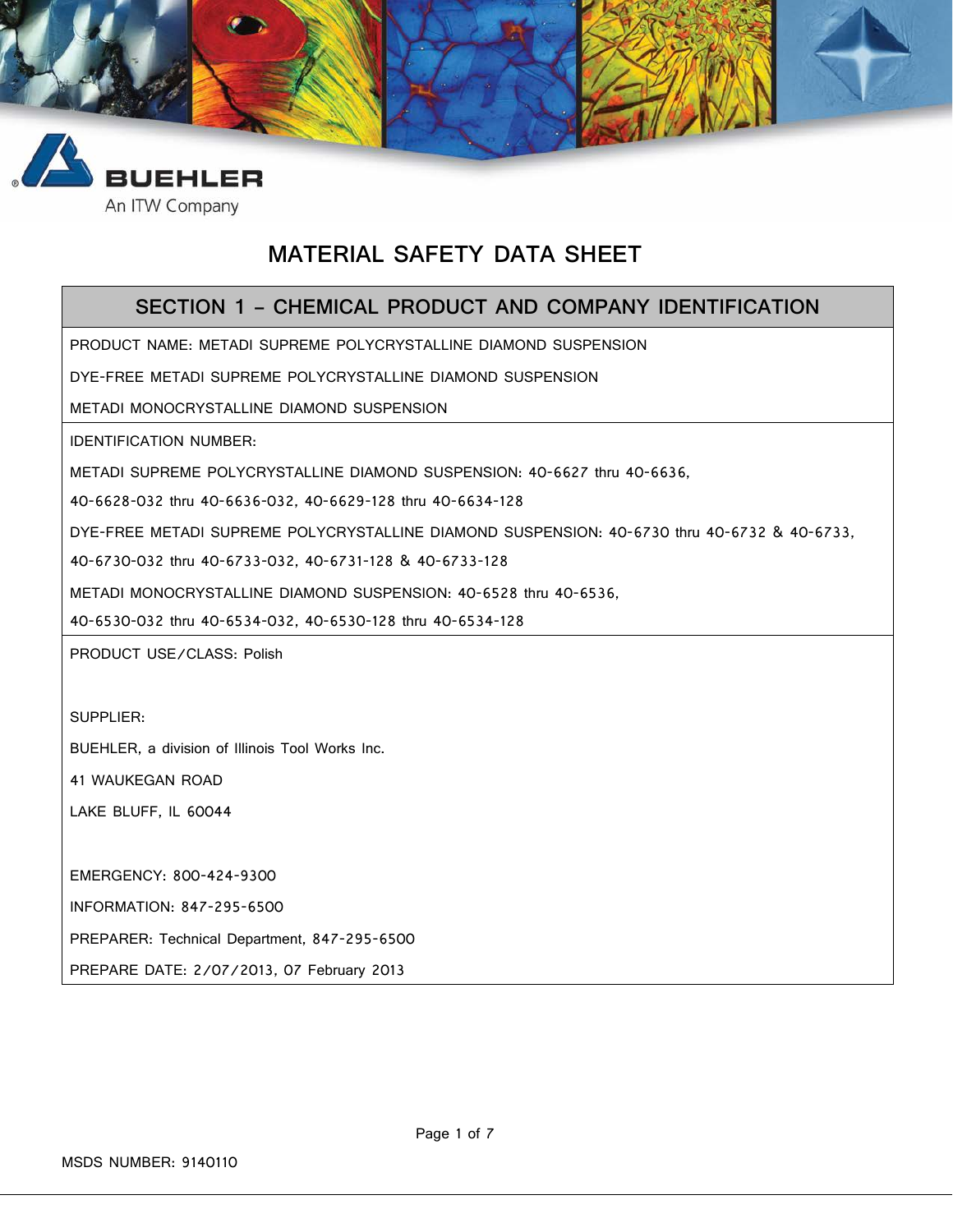## **SECTION 2 – HAZARDS IDENTIFICATION**

GHS CLASSIFICATION: Not applicable for GHS classification GHS LABEL ELEMENTS: Symbol - None Signal Word - None Hazard Risk Statement - Not hazardous HEALTH HAZARD: Skin: Mild irritation. Repeated contact may cause dermatitis. Eyes: Liquid may cause moderate irritation, redness, tearing. Inhalation: Drowsiness, dizziness, nasal and respiratory irritation. Ingestion: Harmful if swallowed. May cause liver abnormalities, kidney damage, central nervous system effects. PHYSICAL/CHEMICAL HAZARD: Not Applicable. FIRE AND EXPLOSION HAZARD: Not Applicable. ENVIRONMENTAL HAZARD: Not Applicable

## **SECTION 3 – COMPOSITION/INFORMATION ON INGREDIENTS**

IF PRESENT, IARC, NTP, AND OSHA CARCINOGENS AND CHEMICALS SUBJECT TO REPORTING REQUIREMENTS OF SARA TITLE III SECTION 313 ARE IDENTIFIED IN THIS SECTION.

| <b>CAS NUMBER</b> | <b>CHEMICAL NAME</b>                | WT/WT%        |
|-------------------|-------------------------------------|---------------|
| 7732-18-5         | Water                               | $30\% - 70\%$ |
| $57 - 55 - 6$     | Propylene Glycol                    | $20\% - 60\%$ |
| $9038 - 95 - 3$   | Polyalkylene Glycol Monobutyl Ether | $0\% - 5\%$   |
| 7782-40-3         | Diamond Powder                      | $0\% - 1\%$   |

## **SECTION 4 – FIRST AID MEASURES**

EYE CONTACT: Flush thoroughly with water until irritation subsides, lifting upper and lower lids to facilitate cleansing. If irritation persists, seek medical assistance.

SKIN CONTACT: Wash thoroughly with soap and water. Remove contaminated clothing and launder before re-use.

INHALATION: Remove individual to fresh air. If breathing is difficult, administer oxygen and seek medical attention.

INGESTION: Do not induce vomiting. Keep person at rest and seek immediate medical attention.

NOTES TO PHYSICIAN: Treat symptomatically.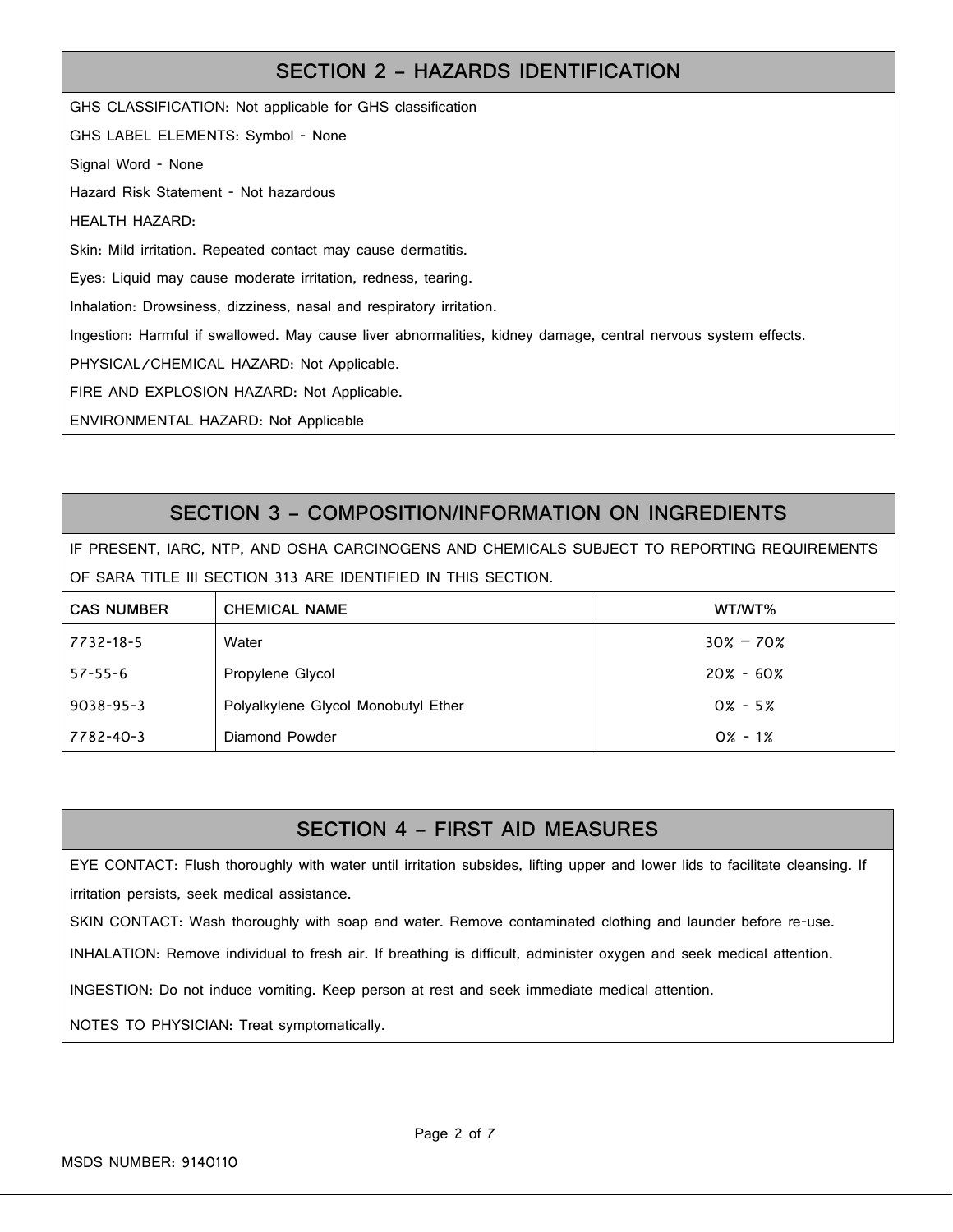#### **SECTION 5 – FIRE FIGHTING MEASURES**

EXTINGUISHING MEDIA: Use water spray to cool surfaces exposed to fire to disperse vapors and to protect personnel attempting to stop any leakage. Extinguish the fire with foam, dry chemical or carbon dioxide.

Hazardous Decomposition Products: Carbon monoxide, carbon dioxide, various oxides of carbon. spread of flame.

#### **SECTION 6 – ACCIDENTAL RELEASE MEASURES**

STEPS TO BE TAKEN IN CASE MATERIAL IS RELEASED OR SPILLED:

Eliminate source of ignition.

Prevent liquid from entering sewers, water courses or low areas.

Keep personnel/public away. If possible, shut off source of release without further hazard.

Advise authorities if liquid has entered sewers, water courses or has contaminated soil.

Contain spilled liquid with absorbent material.

Take up absorbed material and place into suitable containers for disposal.

Consult an expert on disposal of recovered material to ensure conformity to local regulations.

Dispose of in accordance with federal, state, and local regulations.

#### **SECTION 7 – HANDLING AND STORAGE**

STORAGE TEMPERATURE: Ambient

TRANSPORT TEMPERATURE: Ambient

STORAGE PRESSURE: Atmospheric

ELECTROSTATIC ACCUMULATION HAZARD: Not Applicable

MATERIALS/COATINGS COMPATIBILITY: Glass, carbon steel, stainless steel, polyethylene, polypropylene, polyester, aluminum

MATERIALS/COATINGS UNSUITABLE: Strong oxidizing agents (acids), zinc, galvanized steel. Testing for compatibility

with specific plastic materials is recommended.

GENERAL NOTES: Keep container closed. Store in well-ventilated area away from incompatible materials. Do not expose liquid or vapors to open flame, heat or sources or ignition. Empty product containers may contain residues (liquid, vapor). Do not re-use empty containers without adequate cleaning.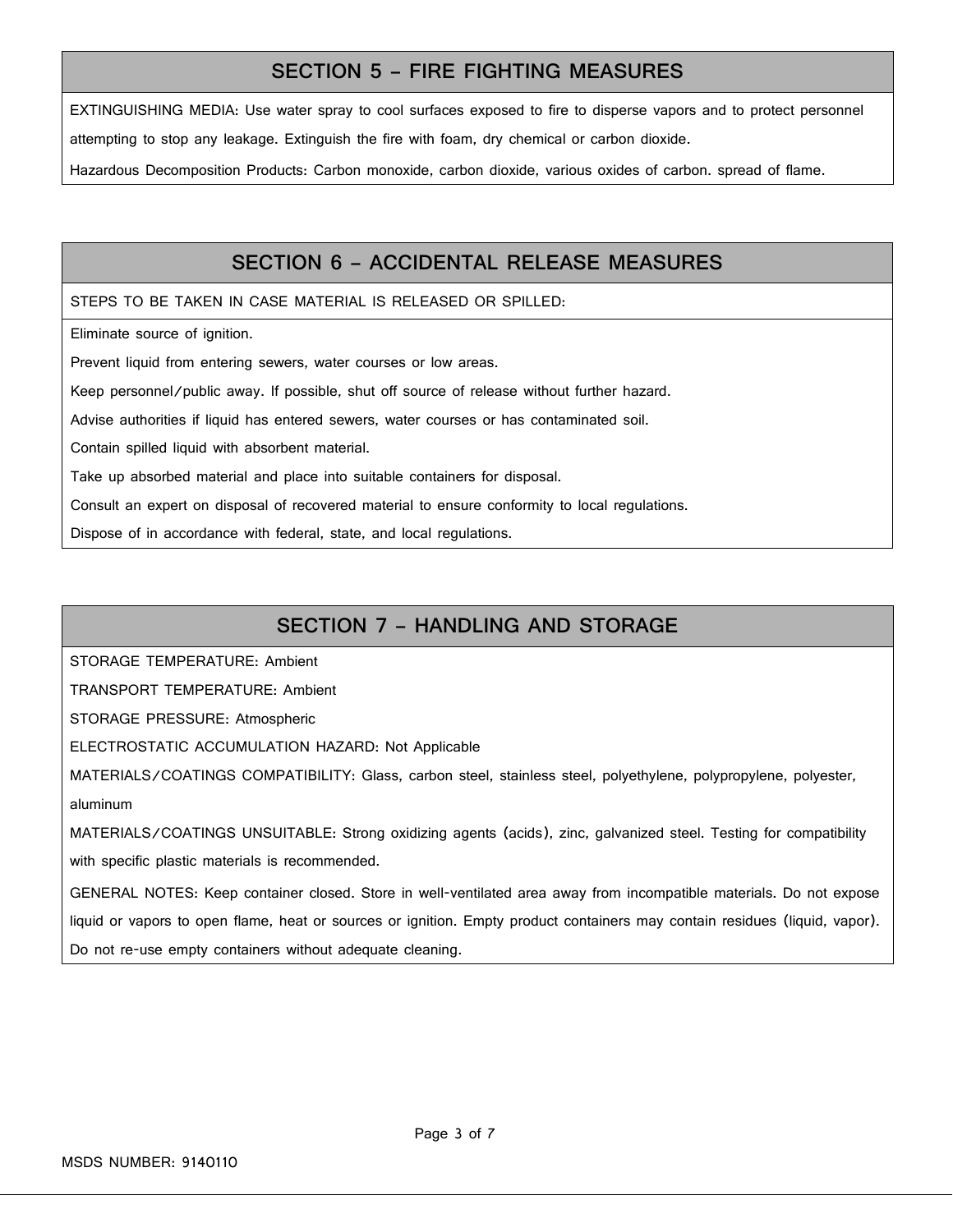| SECTION 8 - EXPOSURE CONTROLS/PERSONAL PROTECTION |                |                 |                           |                    |             |  |
|---------------------------------------------------|----------------|-----------------|---------------------------|--------------------|-------------|--|
|                                                   | <b>ACGIH</b>   |                 | <b>OSHA</b>               |                    |             |  |
| <b>CAS Number</b>                                 | <b>TLV-TWA</b> | <b>TLV-STEL</b> | <b>PEL-TWA</b>            | <b>PEL-CEILING</b> | <b>Skin</b> |  |
| 7732-18-5                                         | N.E.           | N.E.            | N.A.                      | N.E.               | <b>NO</b>   |  |
| $57 - 55 - 6$                                     | N.E.           | N.E.            | N.E.                      | N.E.               | <b>NO</b>   |  |
| $9038 - 95 - 3$                                   | N.E.           | N.E.            | N.E.                      | N.E.               | <b>NO</b>   |  |
| 7782-40-3                                         | N.E.           | N.E.            | 15 mg/m3 as nuisance dust |                    | ΝO          |  |

For open systems (liquid or spray) where contact is likely, wear safety glasses with side shields, long sleeves and plastic protective gloves.

Provide sufficient local exhaust and general ventilation to maintain exposure below OEL, especially for spraying operations producing mists.

Where concentrations in air may exceed the OEL and the engineering practices are not adequate to accomplish exposure reduction, approved respirators may be necessary to prevent overexposure by inhalation.

# **SECTION 9 – PHYSICAL AND CHEMICAL PROPERTIES**

FLASH POINT (DEG C): >100°C (est.)

AUTOIGNITION TEMPERATURE: No Data

LOWER FLAMMABILITY/EXPLOSION LIMIT: No Data

UPPER FLAMMABILITY/EXPLOSION LIMIT: No Data

| PHYSICAL STATE                           | <b>Thick Fluid</b> | <b>SPECIFIC GRAVITY</b> | $1.04$ gm/cc                      |  |
|------------------------------------------|--------------------|-------------------------|-----------------------------------|--|
| <b>COLOR</b>                             | Various            | pH                      | 7.5                               |  |
| <b>ODOR</b>                              | <b>Odorless</b>    | <b>BOILING POINT</b>    | 212 - 400°F (100 - 205°C)         |  |
| <b>ODOR THRESHOLD</b>                    | Not Determined     | MELTING/FREEZE POINT    | $-8^{\circ}$ F (-22 $^{\circ}$ C) |  |
| SOLUBILITY IN H2O                        | Soluble            | <b>VAPOR DENSITY</b>    | Heavier than Air                  |  |
| <b>PARTITION COEFFICIENT</b>             | No Data            | <b>VAPOR PRESSURE</b>   | Not Determined                    |  |
| PERCENT VOLATILE:                        | 40%                | VISCOSITY:              | $100 - 950$ cps                   |  |
| EVAPORATION RATE:                        | Slower than water  |                         |                                   |  |
| (SEE SECTION 16 FOR ABBREVIATION LEGEND) |                    |                         |                                   |  |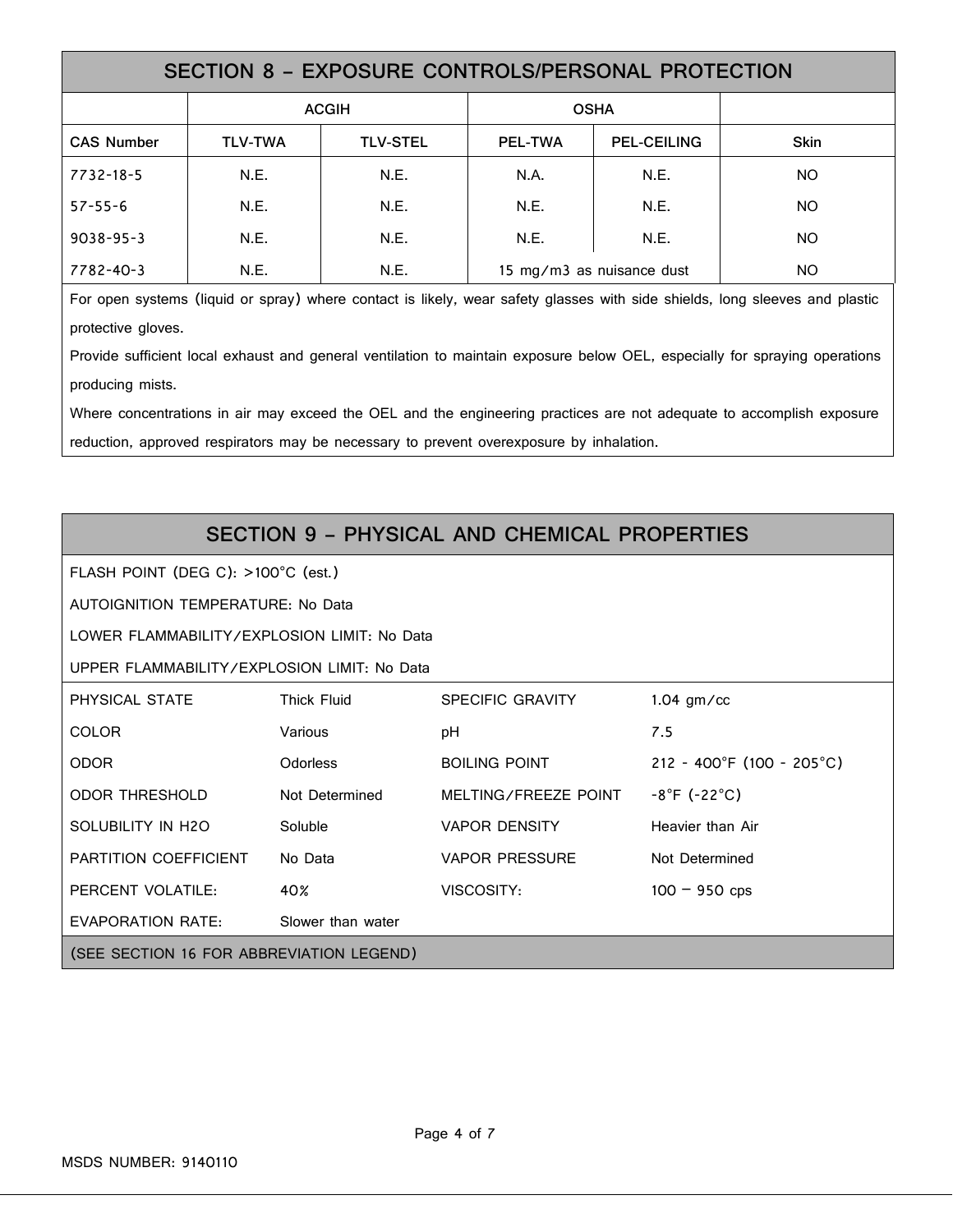## **SECTION 10 – STABILITY AND REACTIVITY**

CHEMICAL STABILITY: Stable at normal temperatures and pressure.

HAZARDOUS DECOMPOSITION PRODUCTS: Hazardous polymerization will not occur.

HAZARDOUS REACTIONS: Not reactive at normal temperatures and pressures

CONDITIONS TO AVOID: Stable at normal temperatures and pressure.

## **SECTION 11 – TOXICOLOGICAL PROPERTIES**

COMPONENT TOXICOLOGICAL INFORMATION:

SKIN: Low order of toxicity. Frequent or prolonged contact may irritate and cause dermatitis.

EYES: Irritating, but does not injure eye tissue.

INHALATION: Vapor concentrations above recommended exposure levels are irritating to the eyes and respiratory tract,

may cause headaches and dizziness, are anesthetic and may have other central nervous system effects.

INGESTION: Stomach irritation, nausea, vomiting, diarrhea. In humans, overexposure causes liver abnormalities, kidney

damage, central nervous system effects.

## **SECTION 12 – ECOLOGICAL INFORMATION**

COMPONENT ECOLOGICAL INFORMATION:

Not Available

## **SECTION 13 – DISPOSAL CONSIDERATIONS**

DISPOSAL METHOD Review all current federal, state, and local regulations regarding health and disposal for appropriate disposal procedures. This product is not suitable for disposal by landfill, municipal sewers, drains, natural streams or rivers. Waste product must be disposed of via an authorized waste disposal company in accordance with Local and National Waste Disposal Regulations.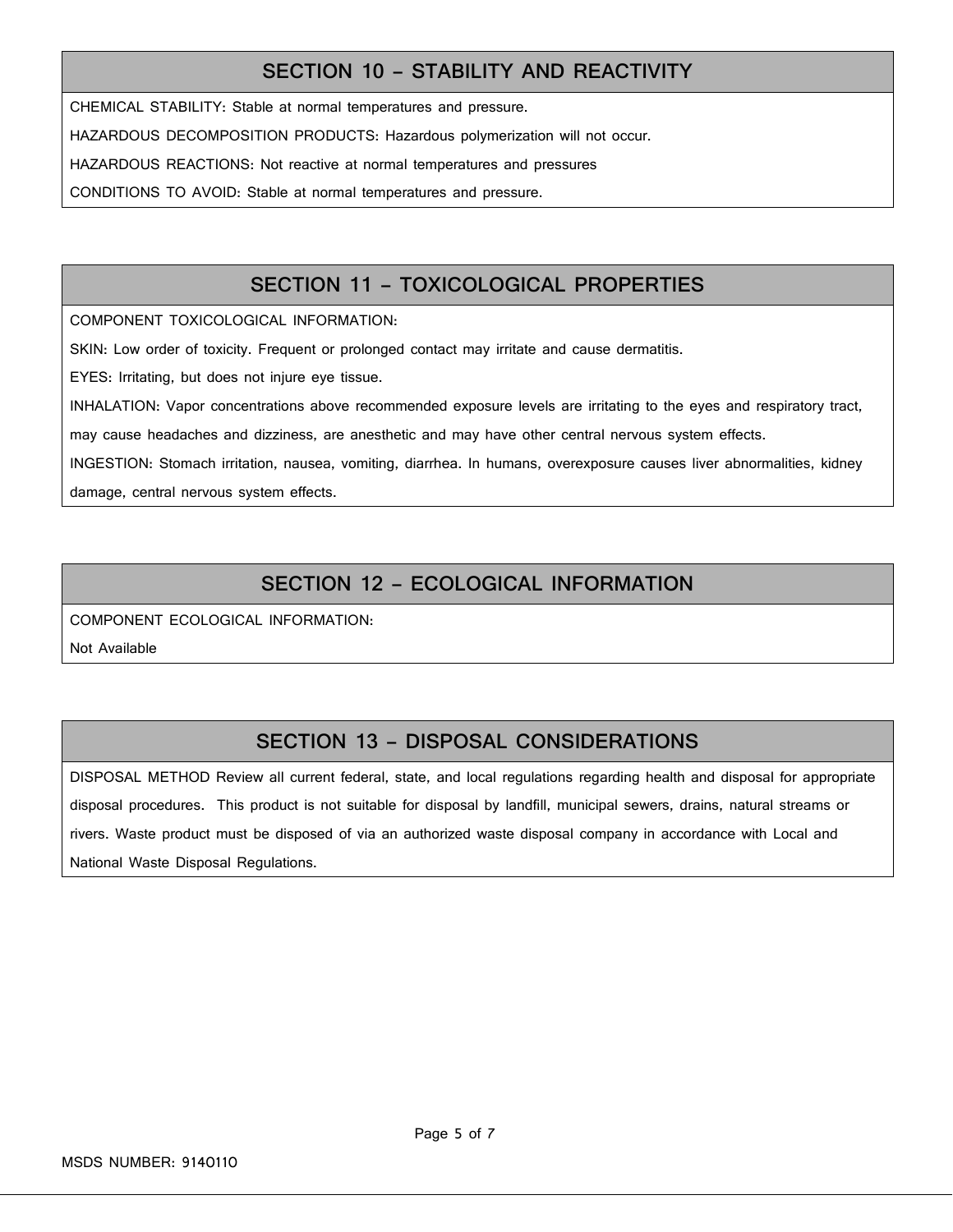| SECTION 14 - TRANSPORTATION INFORMATION                                    |                           |  |  |
|----------------------------------------------------------------------------|---------------------------|--|--|
| DOT PROPER SHIPPING NAME: Not regulated for transport.                     |                           |  |  |
| DOT TECHNICAL NAME: N.A.                                                   | HAZARD SUBCLASS: N.A.     |  |  |
| DOT HAZARD CLASS: N.A.                                                     | PACKAGING GROUP: N.A.     |  |  |
| DOT UN/NA CLASS: N.A.                                                      | RESP. GUIDE PAGE:         |  |  |
|                                                                            |                           |  |  |
| INTERNATIONAL SHIPPING NAME: Not considered a dangerous good for transport |                           |  |  |
| INTERNATIONAL ID NUMBER: N.A.                                              |                           |  |  |
| IMDG CLASS (1°, 2°): N.A.                                                  | PACKING GROUP: N.A.       |  |  |
| IMDG EMS: N.A.                                                             | IATA CLASS (1°, 2°): N.A. |  |  |

# **SECTION 15 – REGULATORY INFORMATION**

CALIFORNIA PROPOSITION 65 STATEMENT: NONE

IARC, NTP, OSHA CARCINOGENS: N/A

SARA TITLE III SECTION 313 TOXIC RELEASE INVENTORY (TRI) CHEMICALS: N/A

COMPONENT RCRA CODES: NONE

CERCLA RQ VALUE (MINIMUM): NONE

REACH SUBSTANCE(S) OF VERY HIGH CONCERN: None added or known to be present.

RoHS SUBSTANCE(S): None added or known to be present.

ODS/MONTREAL PROTOCOL SUBSTANCE(S): None added or known to be present.

VOLATILE ORGANIC COMPOUNDS: 0 grams/ltr